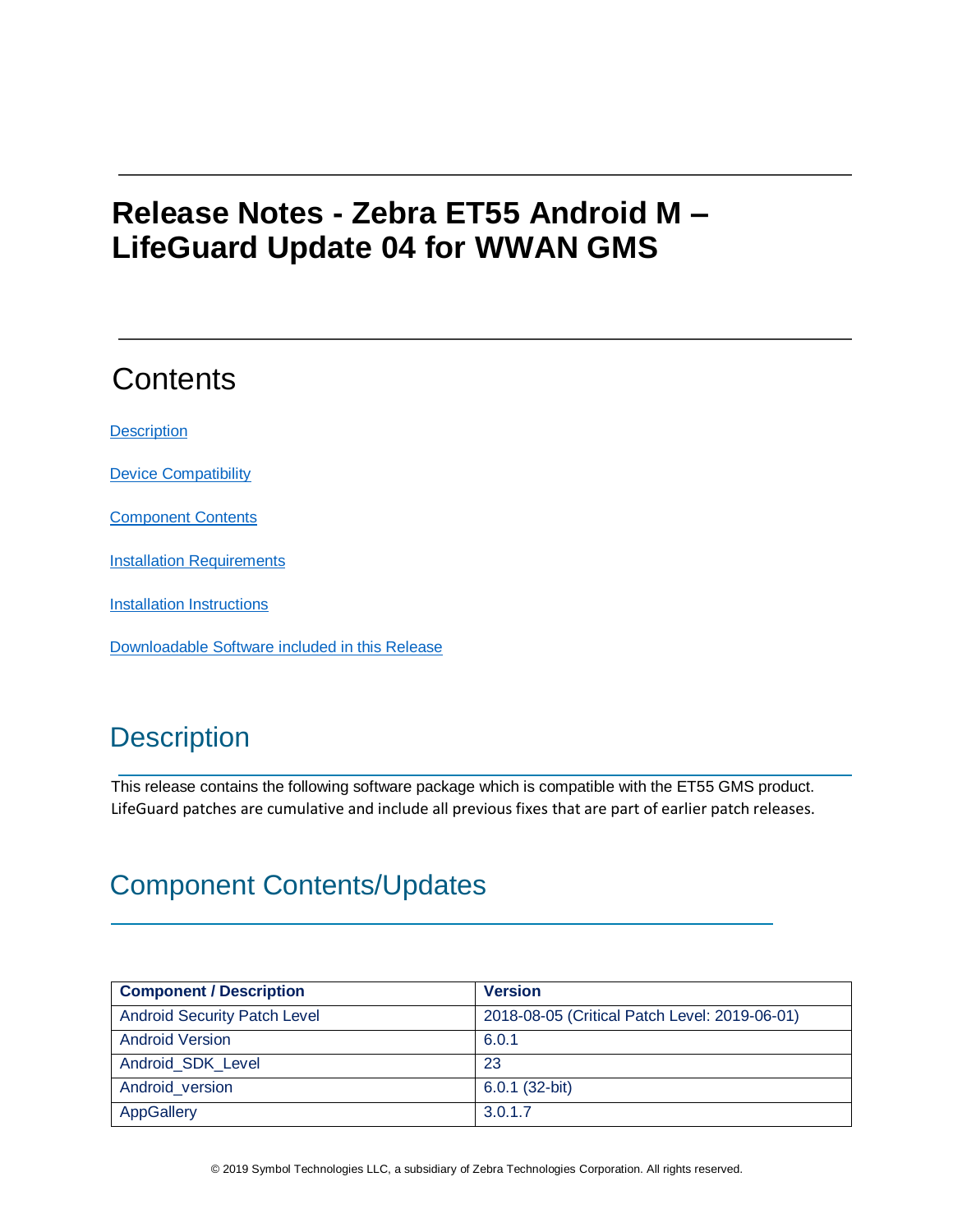| <b>B2M Elemez</b>                                                | 1.0.0.347                     |
|------------------------------------------------------------------|-------------------------------|
| <b>BIOS</b> version                                              | 5.04.42.0052-A-Z-017          |
| <b>Bluetooth stack</b>                                           | 4.1                           |
| <b>BT Firmware</b>                                               | BCM4354_003.001.012.0404.1391 |
| <b>Build Number</b>                                              | 03-21-20.00-MG-U04-STD        |
| Data_Analytics                                                   | 1.0.2.1859                    |
| Datawedge                                                        | 7.0.4                         |
| Device Patch Version                                             | $\overline{4}$                |
| <b>DWDemo</b>                                                    | 2.0.13                        |
| <b>EMDK</b>                                                      | 7.0.0.2000                    |
| Enterprise Keyboard Manager ("added as a<br>system application") | 1.9.0.9                       |
| File Browser                                                     | 1.19.1.5                      |
| <b>License Manager</b>                                           | 3.1.1                         |
| Linux_kernel                                                     | 3.14.55 (64-bit)              |
| <b>MXMF</b>                                                      | 8.2.4.8                       |
| <b>NFC</b>                                                       | 8.1.24                        |
| <b>OSX</b>                                                       | <b>INTL.60.6.6.4</b>          |
| <b>Product Build Number</b>                                      | 03-21-20.00-MG-U04-STD        |
| <b>RD Client</b>                                                 | 1.01.03                       |
| RxLogger                                                         | 4.61.0.0                      |
| <b>Scanner Firmware</b>                                          | PAABLC44-001-R01              |
| Scanning_Framework                                               | 19.53.37.0                    |
| <b>SOTI</b>                                                      | 13.3.0. Build 1059            |
| <b>StageNow</b>                                                  | 3.1.1.1019                    |
| Touch                                                            | 2.2.AA                        |
| <b>TXE FW</b>                                                    | 1.2.1.1153                    |
| <b>UPLMC FW version</b>                                          | <b>UPLMC_0065_08</b>          |
| Wi-Fi                                                            | FUSION BA 3 10.0.5.013 M      |
| WebView                                                          | 73.0.3683.90                  |

### **1. CFE v4 Updates:**

CFE-ET55-M-XX-032120-G-00-04.zip (GMS)

• Android Security Patch Level: 2018-08-05 (Critical Patch Level: 2019-06-01)

Use the below link to see the Android Security bulletin for more information: <https://source.android.com/security/bulletin/>

- Updated components:
	- o Webview: 73.0.3683.90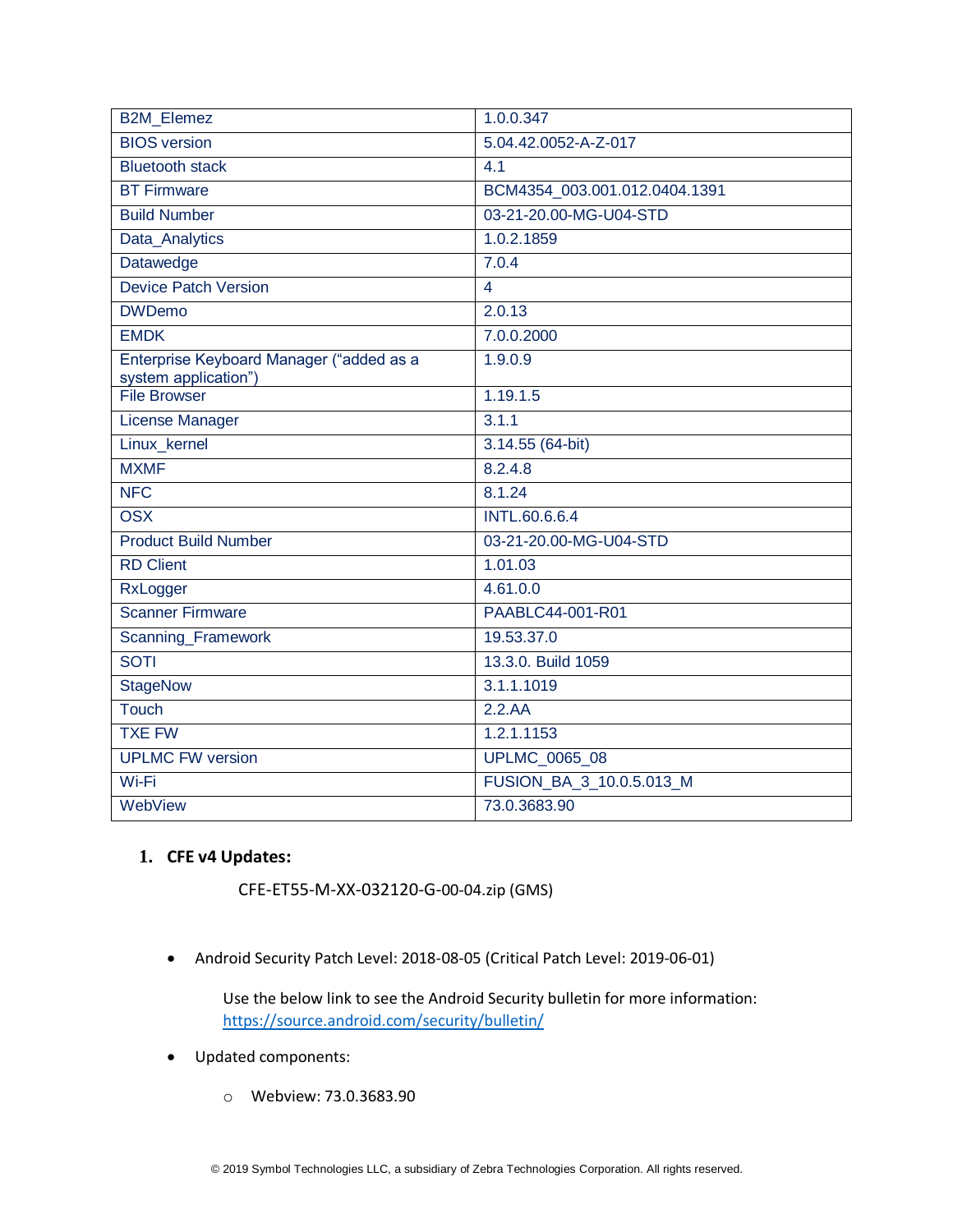- o Fusion: FUSION\_BA\_3\_10.0.5.013\_M
- o BIOS: 5.04.42.0052-A-Z-017
	- Includes Microarchitectural Data Sampling fixes.
- SPR Fixes
	- o SPR-36441 Resolved an issue where unable to write on ATP SD Card.

#### **2. CFE v3 Updates:**

CFE-ET55-M-XX-032120-G-00-03.zip (GMS)

• Android Security Patch Level: 2018-08-05 (Critical Patch Level: 2019-03-01)

Use the below link to see the Android Security bulletin for more information: <https://source.android.com/security/bulletin/>

- Updated below mentioned components:
	- o Mx MF (8.2.4.8)
		- SPR34771 Resolved an issue wherein sync was not proper while checking with access manager for permission with Mx component.
	- o Bluetooth
		- SPR35735 Resolved an issue where more than 7 HID devices were not connecting.
	- o SPR36162 Added Support for Dex
	- o Zebra License Manager (3.1.1) has been included.
	- o Data Analytics changes:
		- DataAnalytics has been renamed to Zebra Data Service.
		- DAInBuiltDCA has been renamed to Zebra Data Service Plugin.
		- SettingsEULA has been renamed to Zebra Data Services.
	- o Cellular Manager (6.0.16)
		- Enhanced the Cellular data toggle UI to confirm the user confirmation on E4755 Modem devices.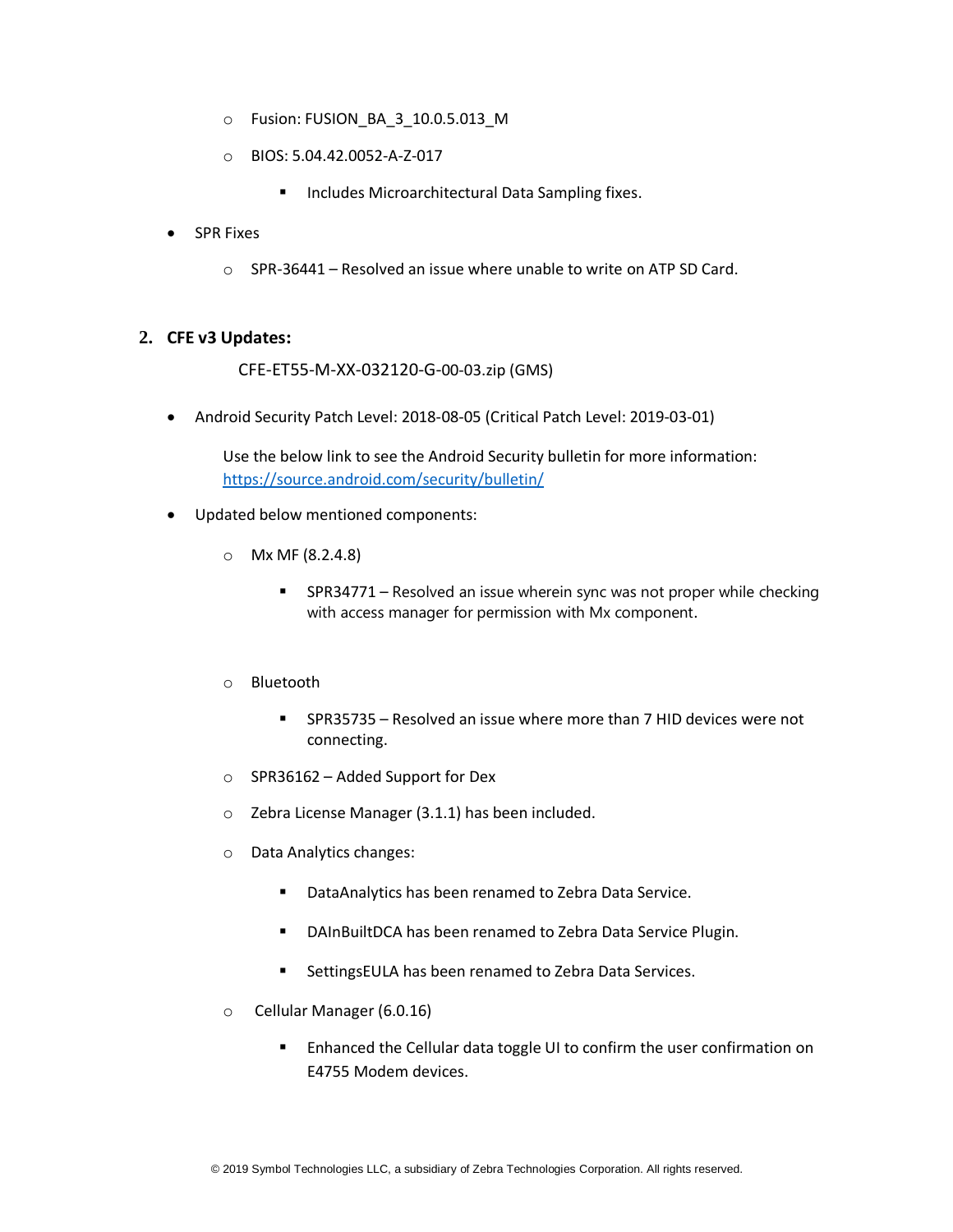## <span id="page-3-0"></span>Device Compatibility

This software release has been approved for Android ET55 M GMS models mentioned below.

| Device              | <b>Operating System</b>      |
|---------------------|------------------------------|
| ET55GE-G15E-00A6    | Android 6.0.1                |
| ET55GT-G15E-00A6    | Android 6.0.1                |
| ET55TE-G15E-00A6    | Android 5.1.1, Android 6.0.1 |
| ET55TT-G15E-00A6    | Android 5.1.1, Android 6.0.1 |
| ET55TT-G15E-00IN    | Android 5.1.1, Android 6.0.1 |
| ET55TT-G15E-00A6-EU | Android 5.1.1, Android 6.0.1 |
| ET55TE-G15E-00IN    | Android 5.1.1, Android 6.0.1 |
| ET55TE-G15E-00A6-EU | Android 5.1.1, Android 6.0.1 |
| ET55BE-G15E-00A6    | Android 5.1.1, Android 6.0.1 |
| ET55BE-G15E-00US    | Android 5.1.1, Android 6.0.1 |
| ET55BT-G15E-00A6    | Android 5.1.1, Android 6.0.1 |
| ET55BT-G15E-00US    | Android 5.1.1, Android 6.0.1 |

### <span id="page-3-1"></span>Installation Requirements

ADB installed on the PC (including adb drivers) USB debugging turned ON (from Developer options) ET55 GMS has at least: Version 03-21-20-MG-0R-M1-U00-STD build

## <span id="page-3-2"></span>Installation Instructions

BEFORE UPDATING THE OS IMAGE, EXTERNAL POWER MUST BE APPLIED TO THE TERMINAL VIA USB CHARGING CABLE OR CRADLE.

PLEASE ENSURE BATTERY LEVEL IS > 30%

CFE v4 HAS BEEN RELEASED IN THIS POSTING.

CFE v4:

- CFE-ET55-M-XX-032120-G-00-04.zip (GMS)
- 1) If the device has 03-21-20-MG-0R-M1-U00-STD build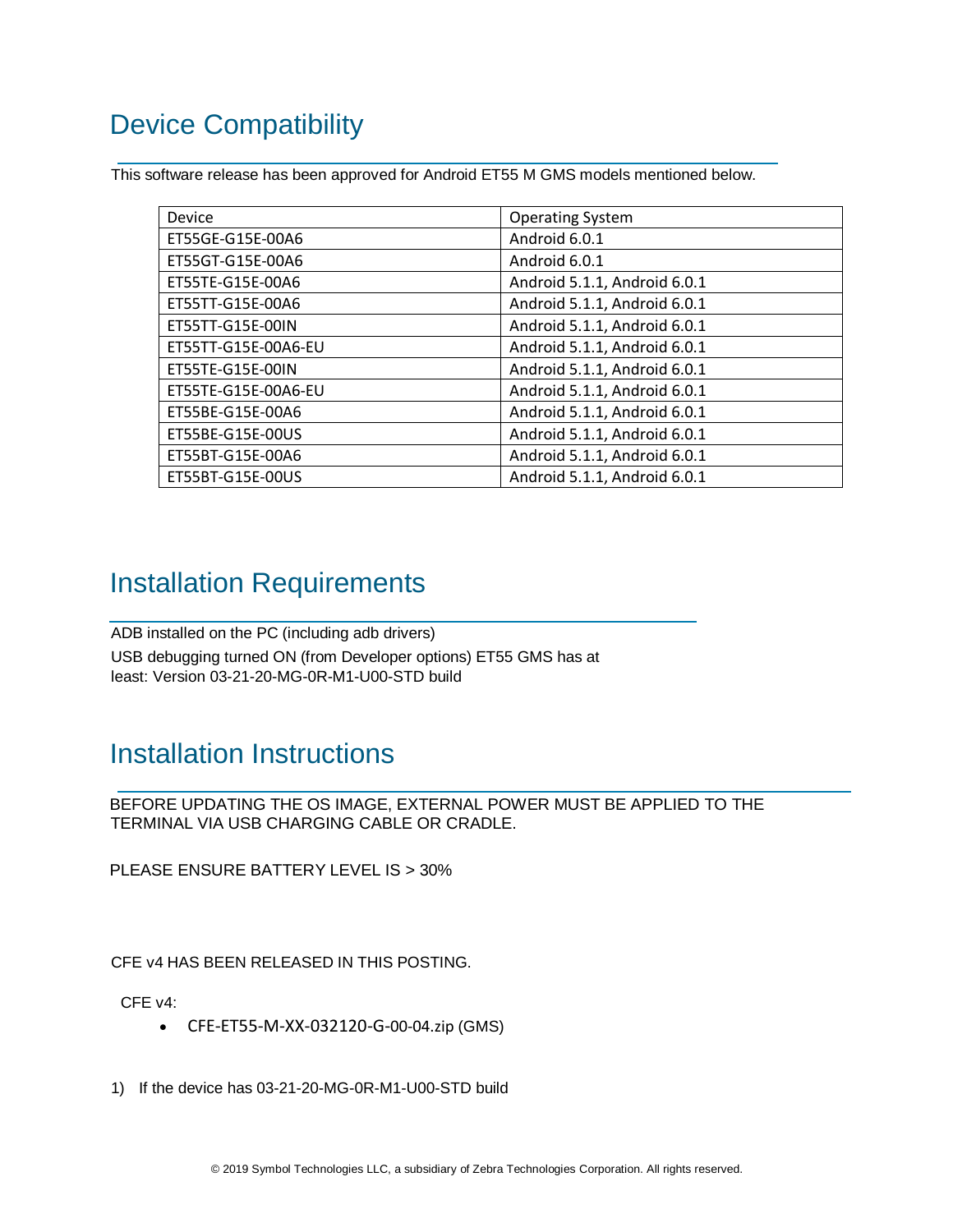To see what GMS build version is currently on the device, go to "Settings" and scroll down to "About tablet" scroll down to **"**Build Fingerprint" If it shows 03-21-20-MG-0R-M1-U00-STD the device has base build

#### AND

To see what GMS patch version is currently on the device, go to "Settings" and scroll down to "About tablet" Then select "**SW Components** "Scroll down to Device Patch Version:

If "Device Patch Version: 0 "the device has base build, if it shows 1 it has UPDATE 01 installed, if it shows 2 it has UPDATE 02 installed. If is shows 3 then it has updated CFE3 If it shows 4 then it has updated to CFE4.

2) If the device is having AUO display the device cannot be downgraded to the older OS RevA(v01-08- 20)/RevB(v02.14.30)/RevC(v03.21.20 base build) or to the L OS

To find the display type please run the below command in ADB shell "getprop ro.boot.spid".

If the line [ro.boot.spid]: [0000:0000:000a:0007:000a:**0005**] is present then the device is having the AUO 8" display.

Or,

From Settings->About tablet->SW Components->Touch Config ->f1.**0b**.01.01.00.00 Display type is checked from second parameter **0b**, means device is having AUO 8" display.

Software update procedure for ET55:

- 1. Fo[r](https://www.zebra.com/content/dam/zebra_new_ia/en-us/software/operating-system/ET5X%20Operating%20System/Zebra-ET5x-Android-Flashing-Procedure.pdf) applying the patch, please refer [Zebra\\_ET5x\\_Android\\_Flashing\\_Procedure.pdf](https://www.zebra.com/content/dam/zebra_new_ia/en-us/software/operating-system/ET5X%20Operating%20System/Zebra-ET5x-Android-Flashing-Procedure.pdf)
- 2. There are two ways to Check the Android Patch Level after installing the update package in the device,
	- a. Settings->About tablet-> SW Components->Device Patch Version: 4
	- b. Run "getprop ro.device.patch.version" command in ADB Shell.
- 3. After installing the CFE-ET55-M-XX-032120-G-00-04.zip on the device, the OS build number would be 03-21-20.00-MG-U04-STD.
- 4. Now you are all set to use your ET55.

### IMPORTANT NOTE:

### **Procedure to update ET5x Android M using the recovery image (ET55\_FP01\_MG\_032120.zip) & CFE-ET55-M-XX-032120-G-00-04.zip using the UPL method.**